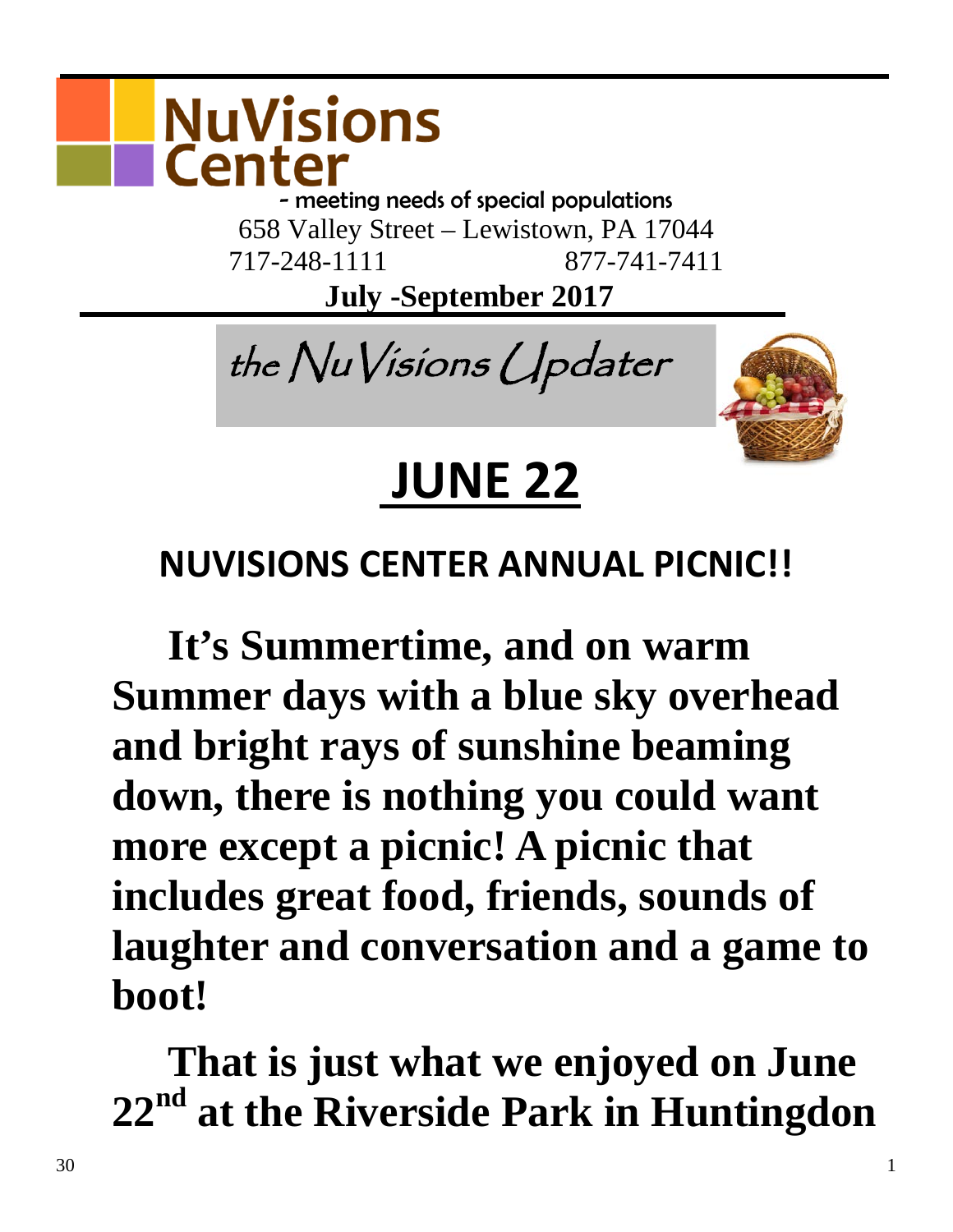## **and what do you know, we enjoyed it in a**  *riparian* **setting. There is a term you will have to look up! A big thank you to everyone who came out and to everyone who came to help. These are the lovely days of Summer!**



Thelma Wallace of Huntingdon and Kathy Tatreaux of Belleville get acquainted before the meeting.

Below: Lucas Leitzel and Jessica Rhoades were enjoying each other and the day.



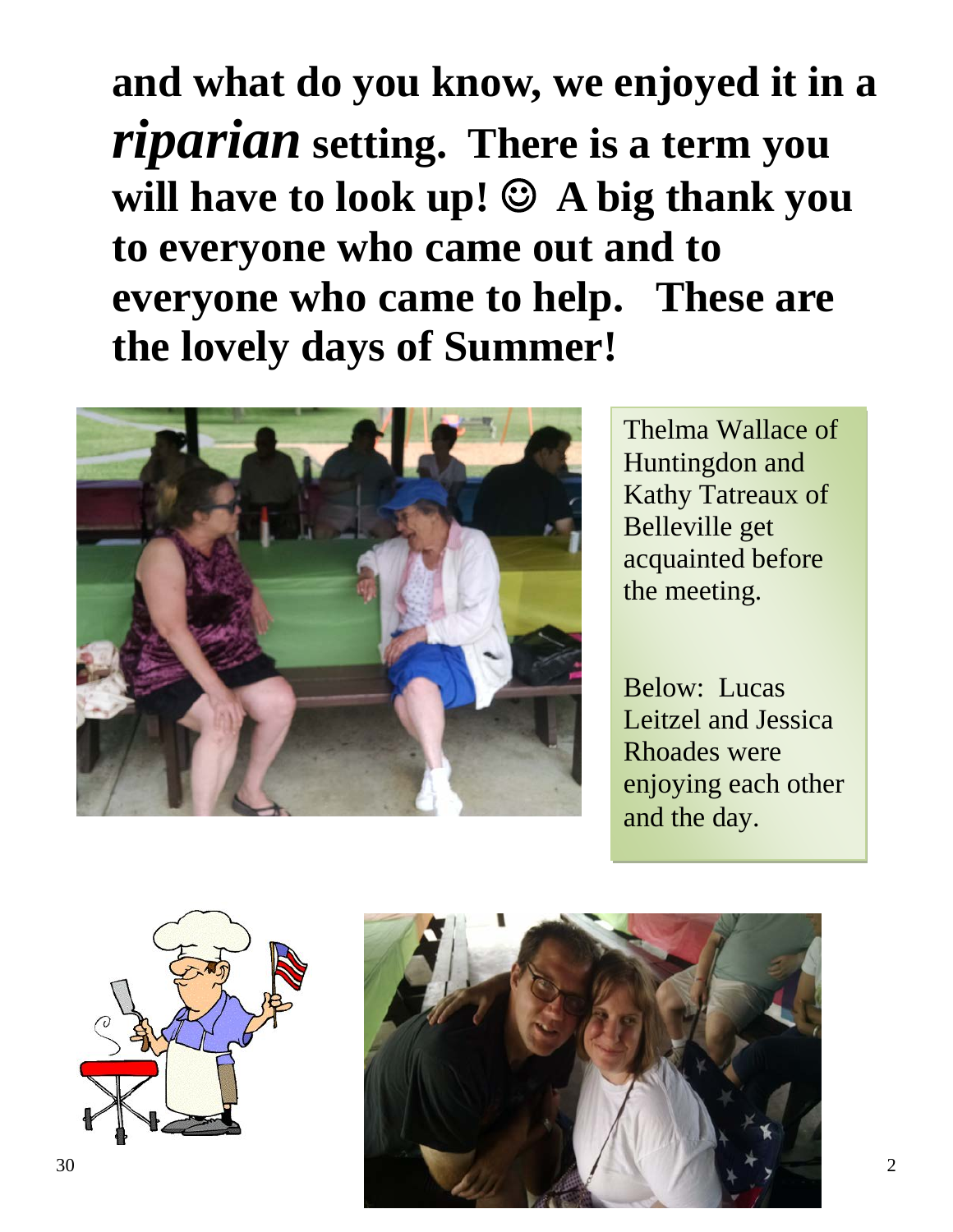## *Count your Blessings*

*By Dolores E Teufel* **Do you have days distraught and blue, And think good fortune's overdue? Your mind is burdened; you heart is sore, You wonder if you can take any more. Just take a walk or go to town; Find a spot and then sit down To watch the human race go by come tread slowly; some are spry— Now a blind man shuffles past, And then a lad with leg in cast. Bravely smiles in youthful charm. A virile man now bent with age, Makes his daily pilgrimage. From off one side two women speak, Of loved ones on their way acrossed. Now you head for home once more, Your mind is burdened; you heart is sore, But as you kneel, you skip your cares, And bless these people in your prayers.**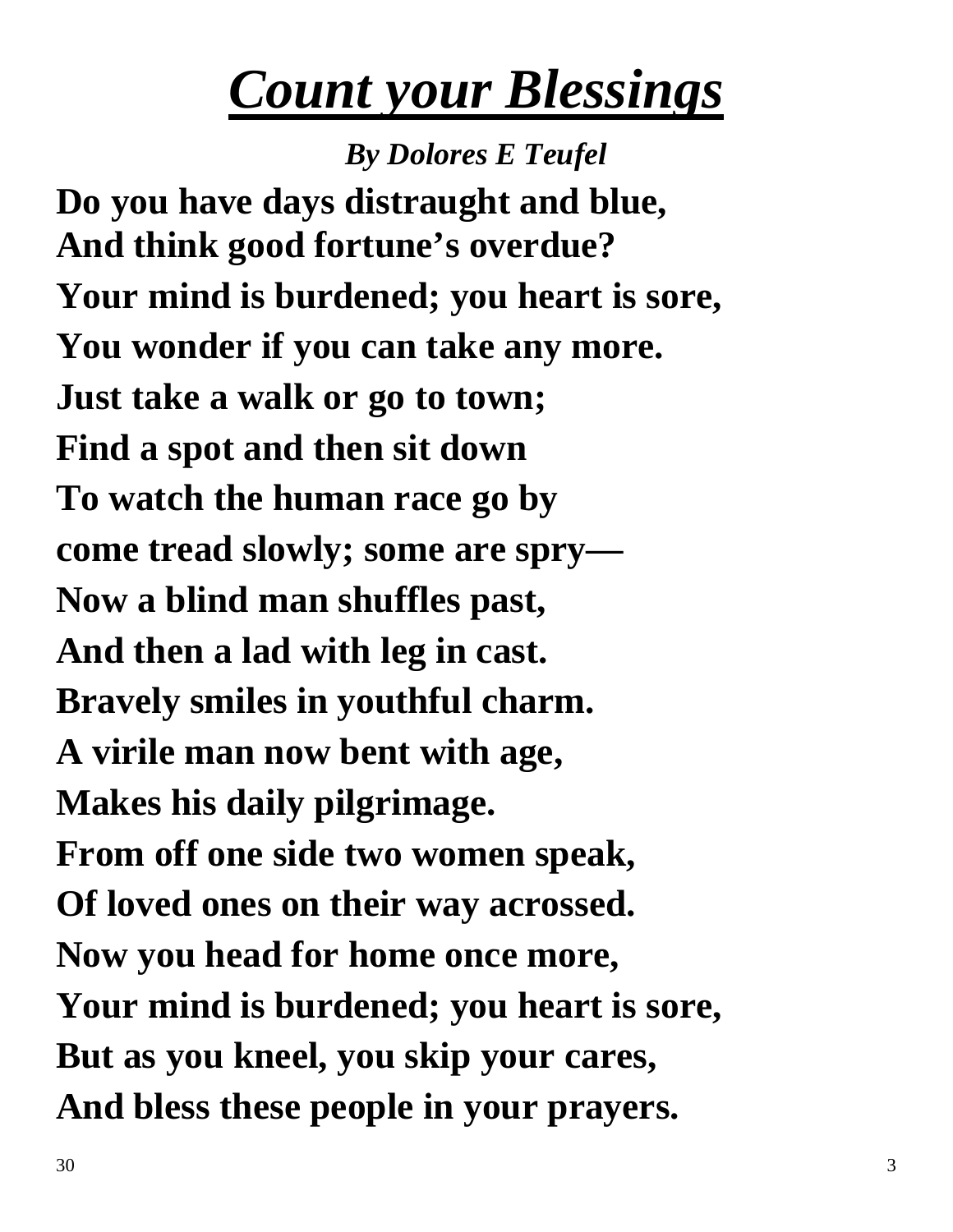

Client/Board member Kari, brought her grandchildren along. They were very helpful, actually-WILLING to be helpful. Thanks kids!!

The group listens as Joe Arborgast shares how he runs his business in spite of his visual impairment.



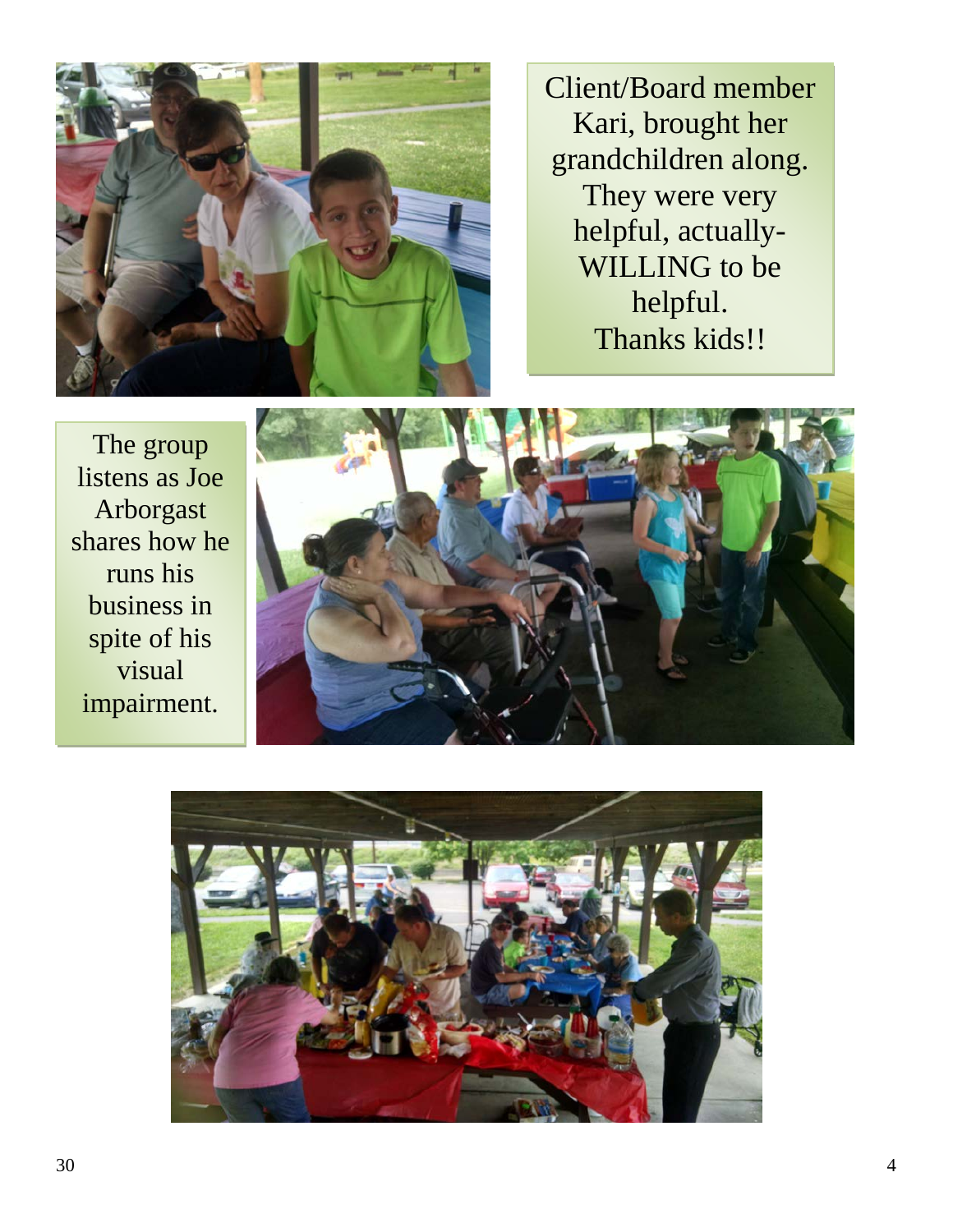# **DIABETIC SUPPORT MEETS ON THE 2ND THURSDAY OF EVERY MONTH! CHECK US OUT!**



# **LIFE SKILLS MEETS ON THE LAST THURSDAY OF EVERY MONTH! CHECK US OUT!**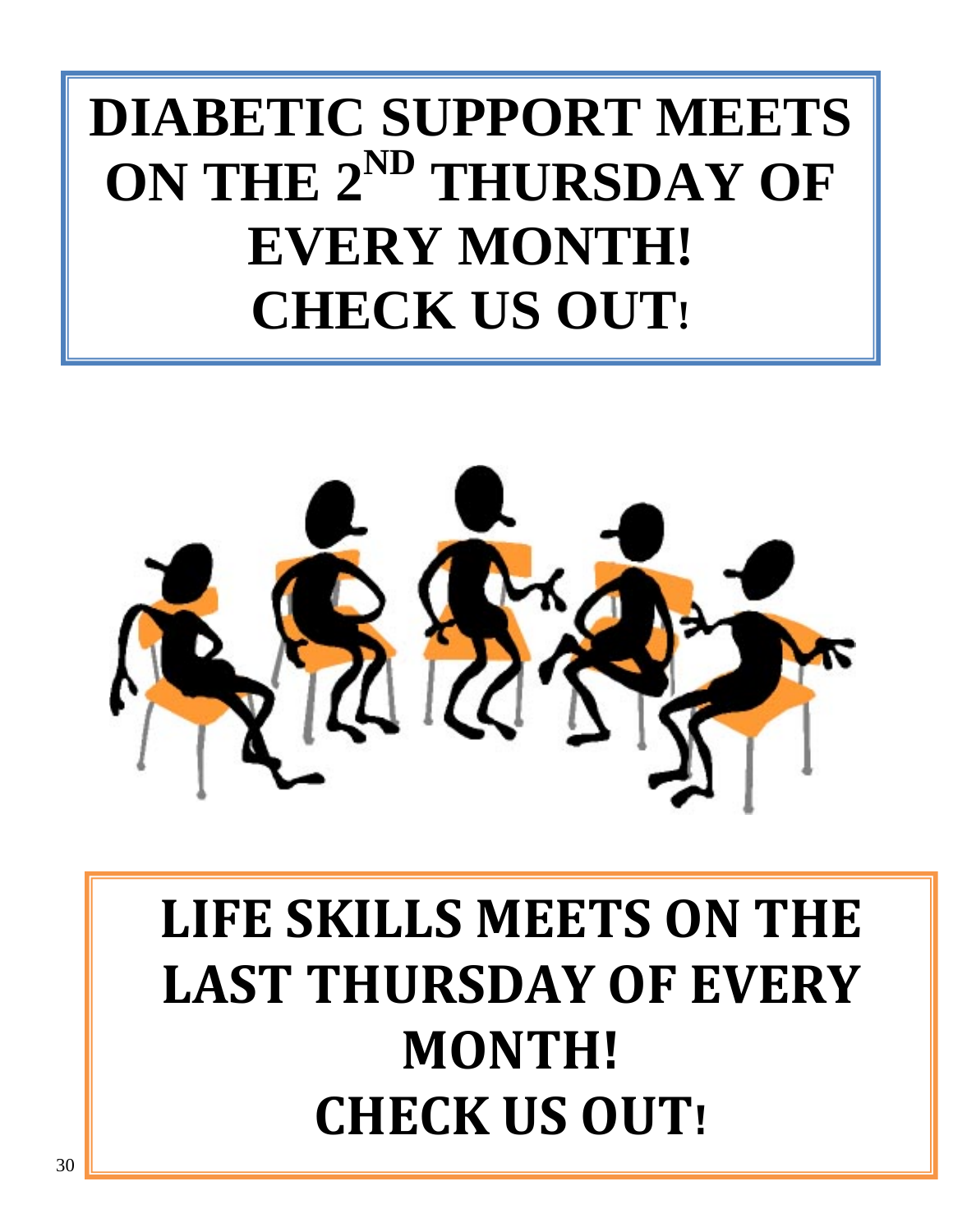# **Life Skills meetings:**

## **July 27-BBVS – Holly Stapleton**

#### **August 31-Clubhouse-Melissa Steele**

## **September 28-Hunt. Extension office**

## **October 26-Abuse Network**

**December 14-THURSDAY HOLIDAY LUNCH** 

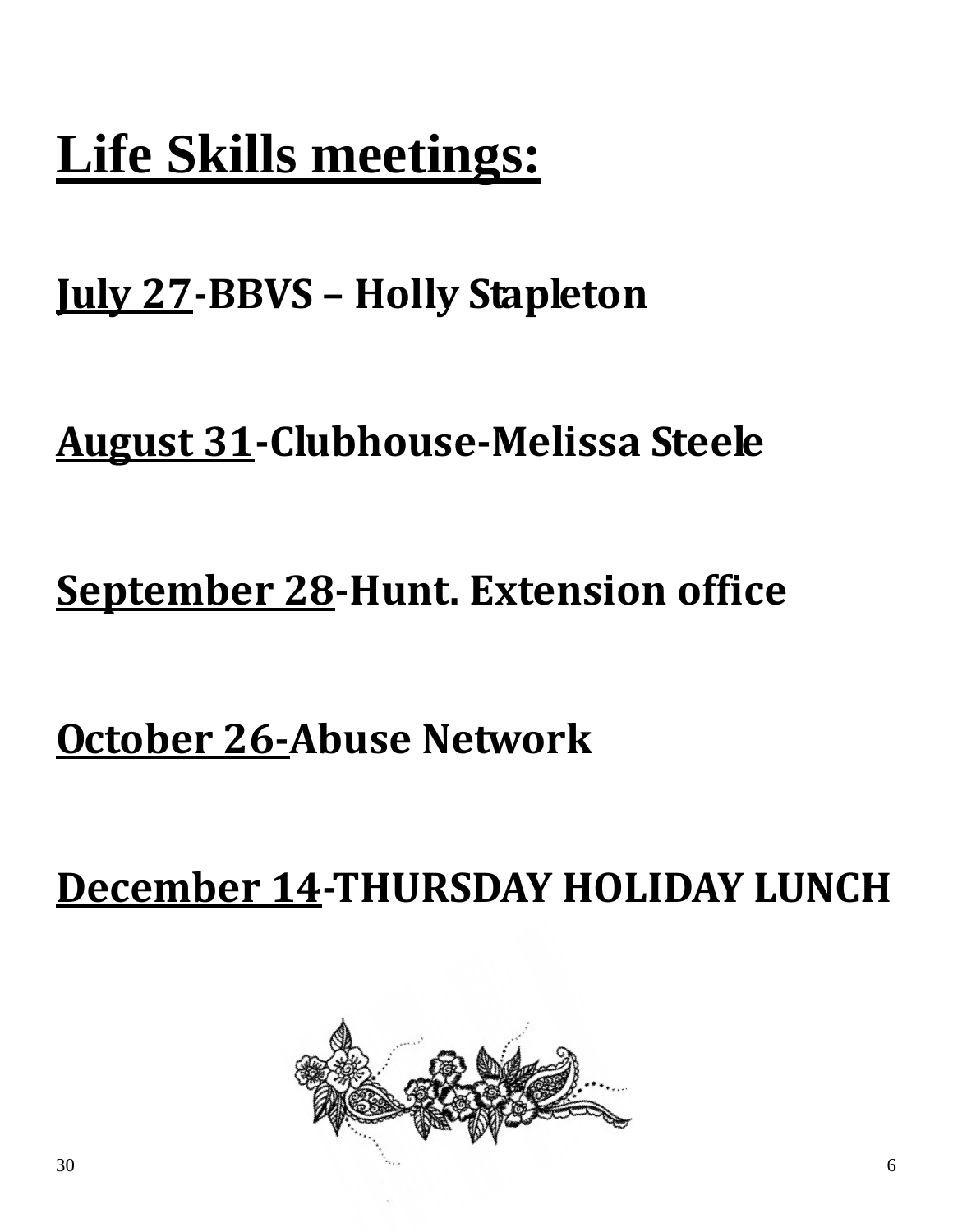## **BIRTHDAYS!**

| <u><b>July</b></u>   |             |
|----------------------|-------------|
| <b>Kay Groff</b>     | $\mathbf 2$ |
| <b>Evelyn Yanky</b>  | 18          |
| <b>David Delancy</b> | 20          |
| <b>Irene Regan</b>   | 31          |



## **August Joan Lyter 7**

| JUAII LY LUI          |    |
|-----------------------|----|
| <b>Miriam Peachey</b> | 26 |

# **September**

| <b>Wayne Peachey</b>      | 1  |
|---------------------------|----|
| <b>Maryann Van Gorden</b> | 12 |
| <b>Jean Stoltzfuz</b>     | 17 |
| <b>Peter Roth</b>         | 21 |
| <b>David Scott</b>        | 24 |
| <b>Rita Hoover</b>        | 25 |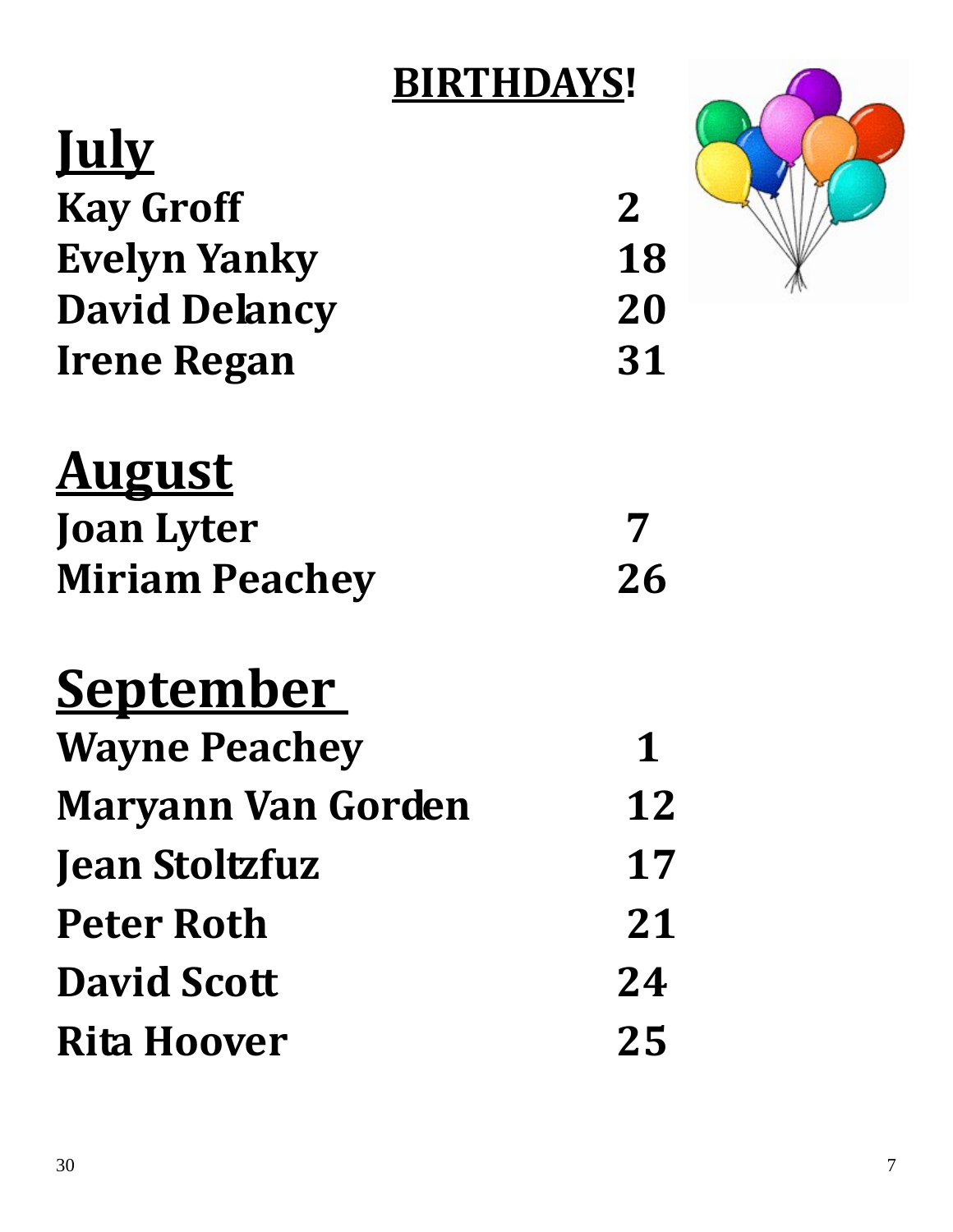





Above: Joe shares his story with the group. Side: Kids take time from serving drinks to enjoy the swings Below: enjoying food and friends.

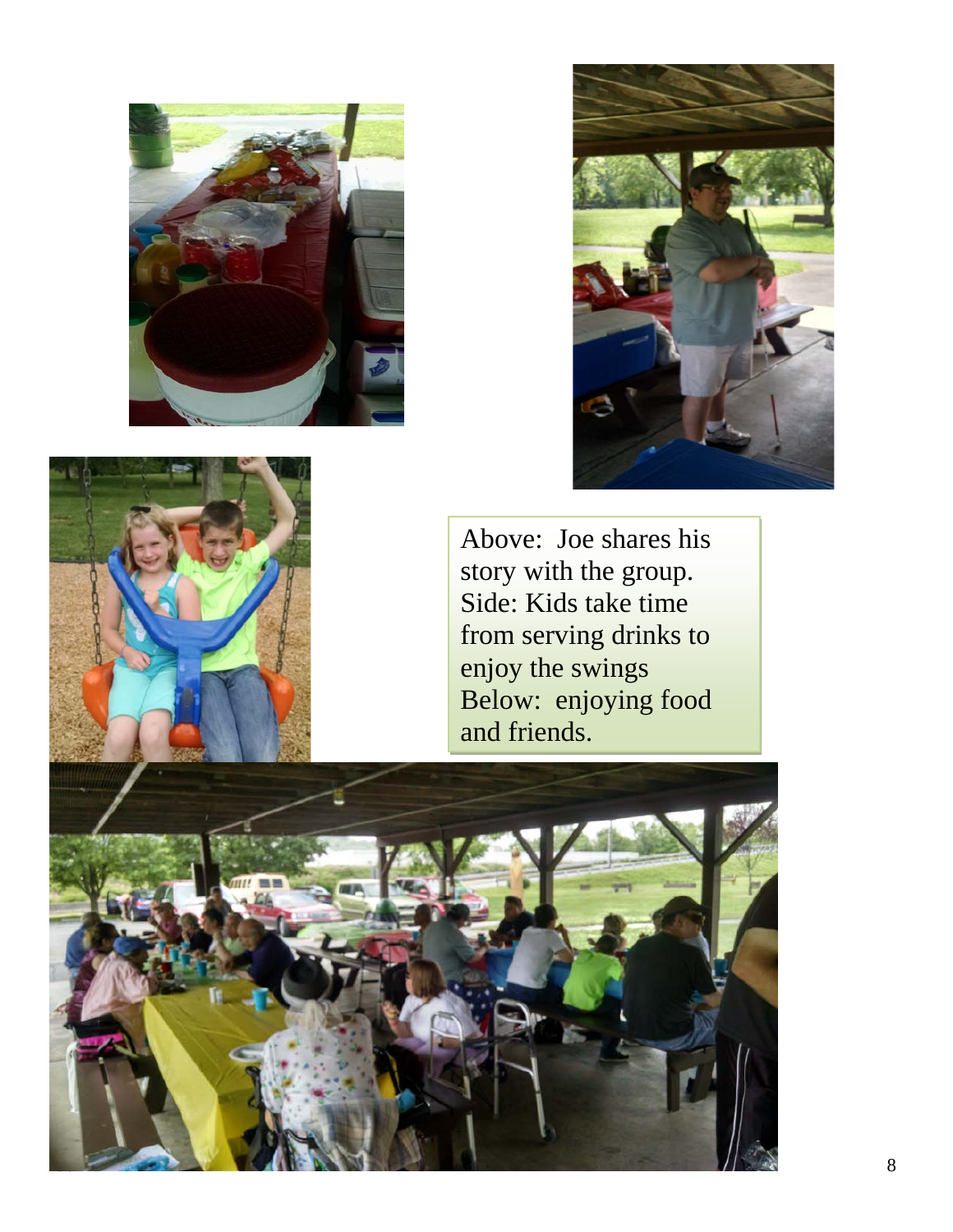# **Diabetic Support Group**

# **July 13- Diabetic Educator-Pat Wolf**

## **August 10-Mt. Nittany Diabetes ed.**

## **September 14-Stress/Depression**

## **October 12-TBA**

**November 9-Support Discussion**

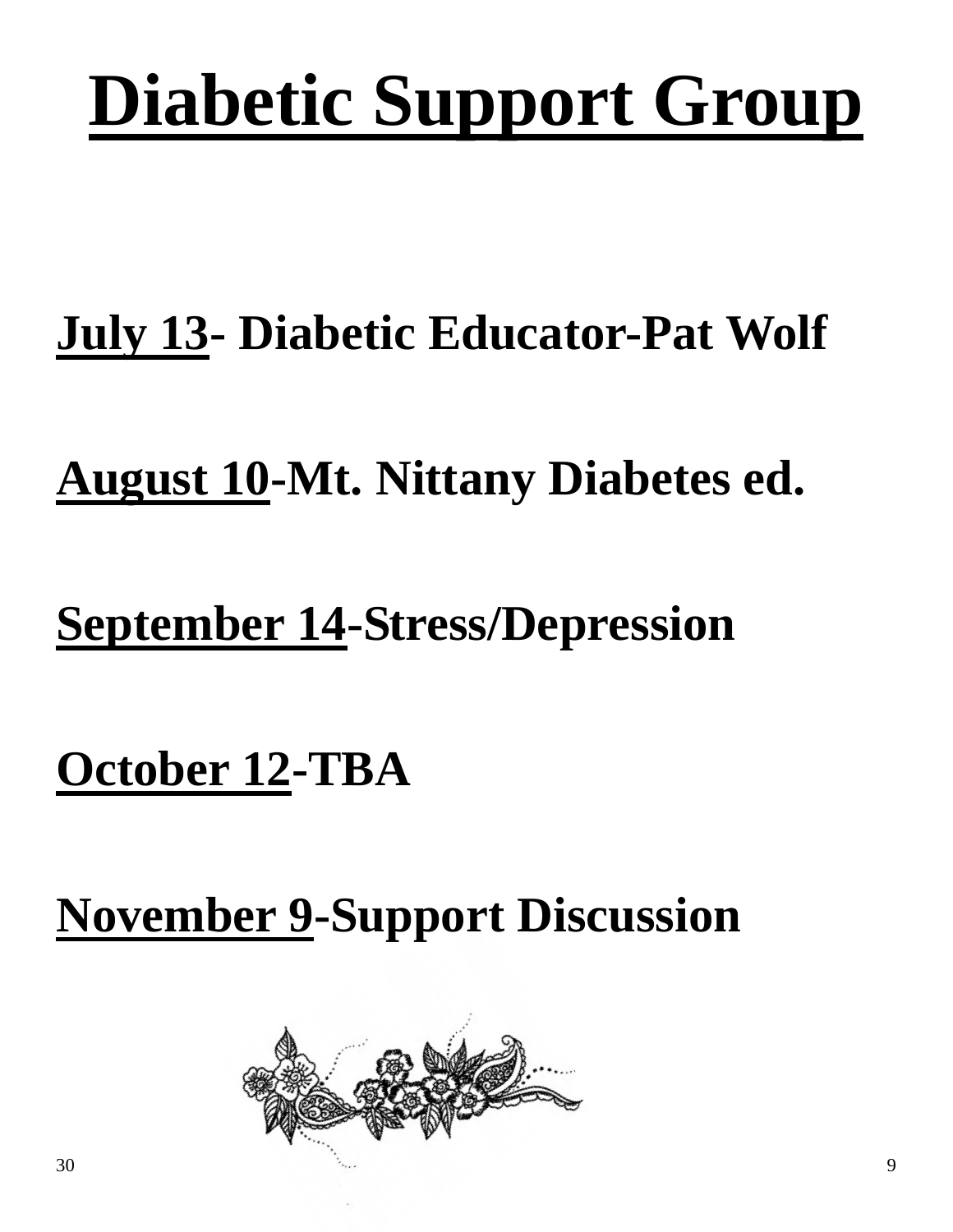# **NUVISIONS CENTER STAFF**

It has been quite a while since we introduced some of our newer

staff to you. By this time, you may have already spoken to them on the phone or have been driven to the doctor by a newbie, but I will introduce you to them formally and then the next time you call us or need a ride or see them at the Holiday meal you will know exactly who they are.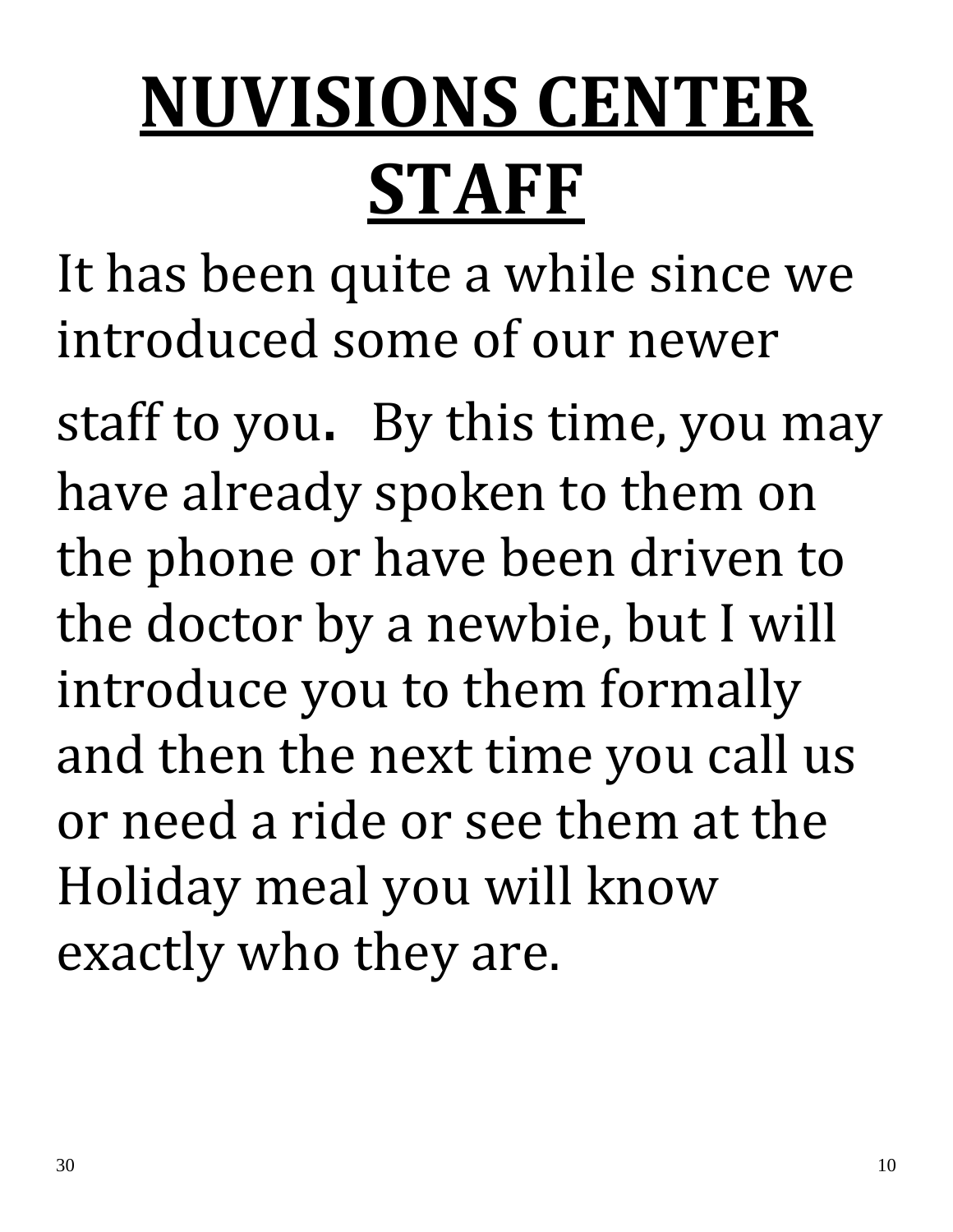MEET THE "NEW" STAFF



## ANDY GOODLING Sewing supervisor

FOSTER MCCLELLAN "BUTCH" Driver





LORI STUMPF Reception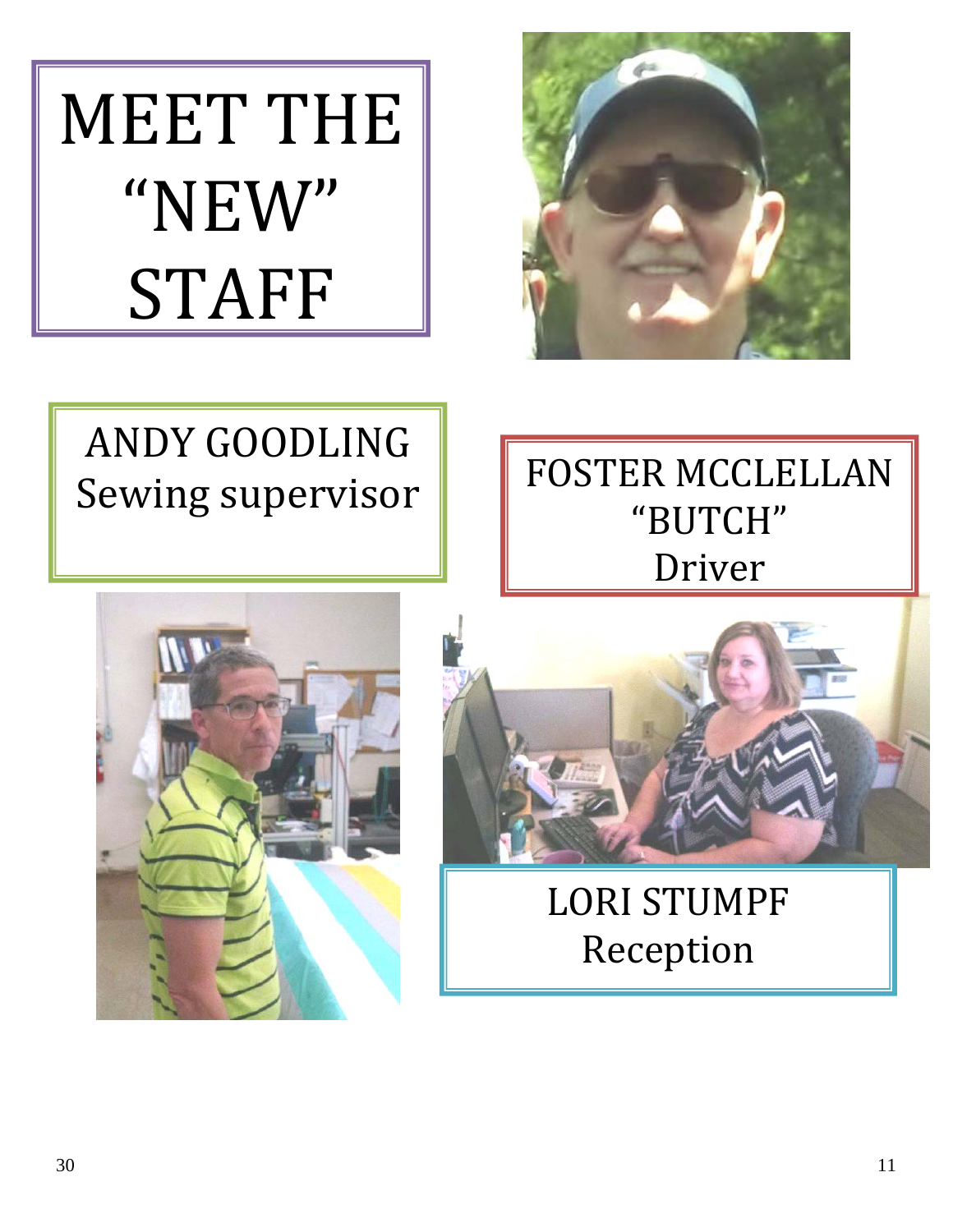Foster- **I graduated from Chief Logan High School in 1966, then went to work at the Visco Polyester Plant. After four years of being there I attended Messiah College and acquired a BA Degree in the Social Sciences. I then taught social studies at Northern High School for 34 years. I now reside with my wife where I grew up in Highland Park. I have a daughter, two granddaughters and a son-in-law who live in Iowa. Each summer my family comes in to visit; we keep the girls for a month or two and then take them back home. It's a wonderful life.**

Andy- I currently **live in Juniata County in Richfield area. My wife Lori and I, have a daughter McKayla who is currently attending Elizabethtown College to be a teacher. I have worked in the sewing industry for 18 years and in retail, plumbing and heating, electrical business for 12 years .I enjoy camping, hiking, gardening, and spending time with family. I'm very happy to have this new position at Nu-Visions where I've been able to help others and make new friends.** 

LOTI- Comes to us from Belleville where she lives with her husband Ed of 26 years and their two children/teens, Molly and Clayton, as well as dogs Chloe and Zero and Milo the cat. She loves camping riding in their old cars, knitting, sewing and spending time with their very large family.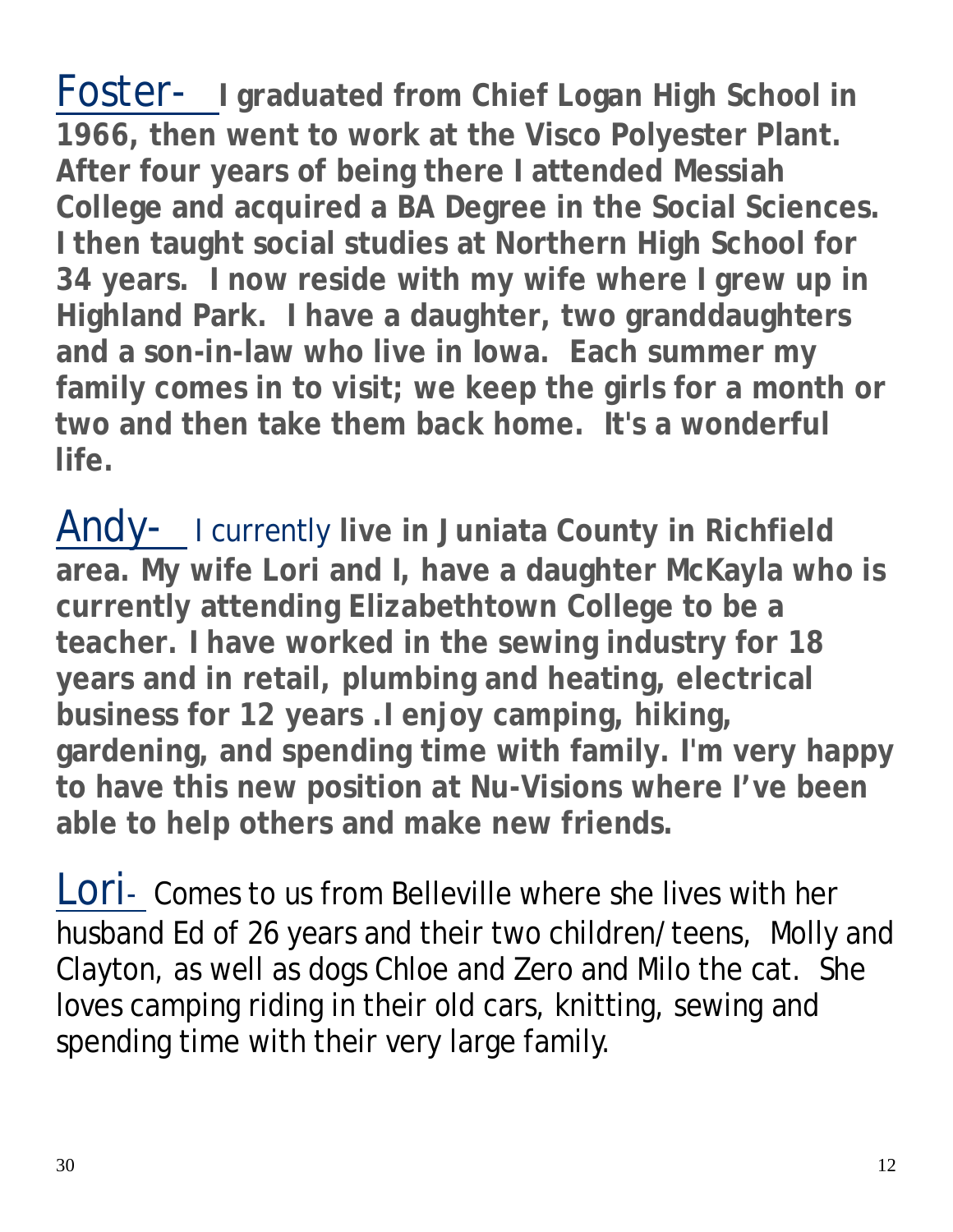## **Katye's Desk**

**Some news for you to ponder.**

**There is a new program at New York's Guiding Eyes for the Blind. They are training guide dogs specifically for runners. People who are blind and like to run are** 



**freer because they run when they want to without waiting for another person to accompany them. Check out the link:** 

**http://www.kshb.com/news/state/kansas/meet-one-ofthe-first-guide-dogs-specifically-trained-for-runners.**

**Another development that may interest our braille readers is research being done on the BlindPAD tablet. It is currently about the size of a thick iPad mini with two steel layers attached, and uses a magnetic system to produce raised dots. It is meant to be a complement to Braille or a white cane.** 

**According to Herbert Shea, "People can read with a Braille display, and detect nearby obstacles with a white cane. Our tablet will provide graphic information in real time, so the user can check out the layout of a room or street before venturing into it."**

**Denis Maret visited EPFL and tested a prototype, which impressed him. "Those of us who are visually impaired**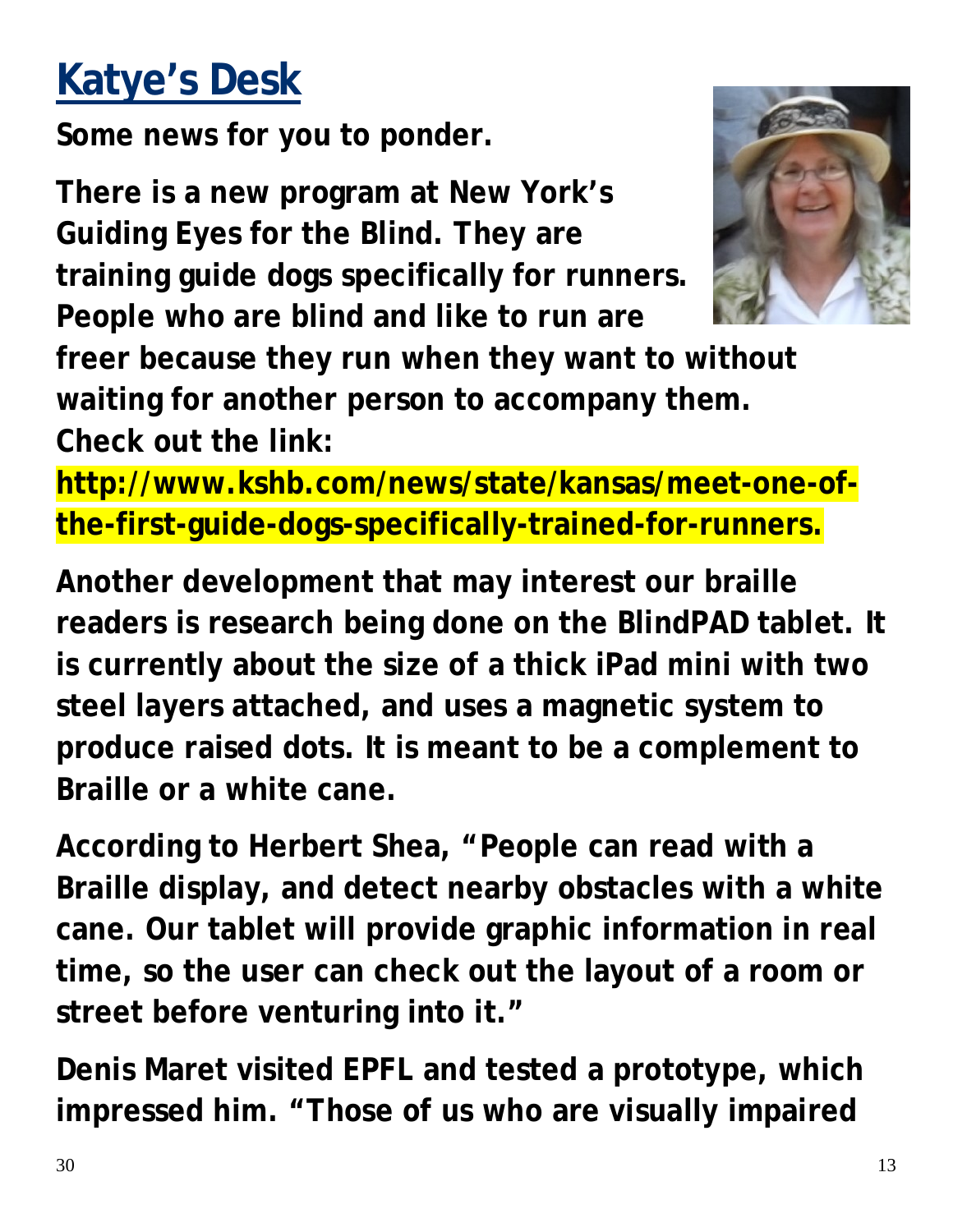**currently have to use a white cane with an audio GPS when we go to new places. Like in a vehicle, the GPS tells us when to turn. However, we have no way of checking that information, or of making a mental map of the place. This technology will make us more independent."**

**In addition to helping guide people around, the tablet could also be used to help visually impaired schoolchildren. "In geometry class, the tablet could be connected to the board to instantly reproduce all the shapes and graphics drawn by the teacher," said Shea. Visually impaired children in Poland and Italy are currently testing the tablet with learning exercises.**

**The NFB Newsline is for anyone in the National Library Service. You can access over 300 newspapers from 45 states plus DC. -magazines available as well. It is updated hourly. Here are ways to register for it: call the Library for the Blind and Physically Handicapped (Carnegie Library) at 1-800-242-0586, or NFB at 1-866-504-7300; or download an application or fill out one online at https://nfb.org/newsline-how-sign. Alternatively, for iPhone users get the app through the Apple App Store.** 

.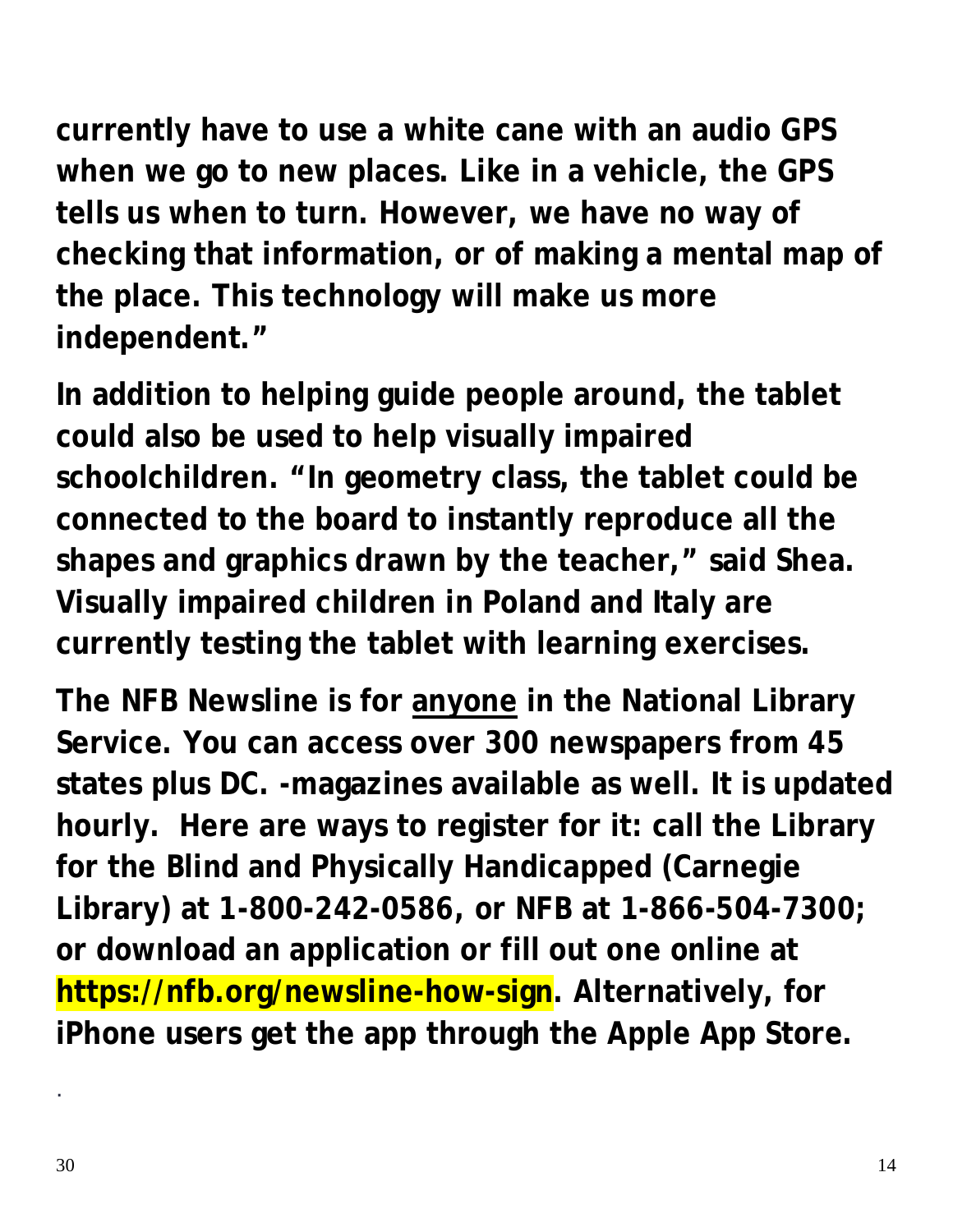**Organizational tips:**

Recently I have been on a "cleaning-outand-organizing-junk" kick. Between work and home, I have generated a lot of trash and made several trips to the Dollar Tree store, and watched various YOUTUBE videos for tips on what to buy there and how to use these items to organize all of my STUFF. We all have STUFF, even when we take the time to clean out the truly unneeded. Organizing it makes us feel so much better!!

Do you have a closet that needs decluttering? Have junk drawers taken on a life of their own and produced offspring all over your kitchen? TAKE CONTROL! The good news is that you really do not need to spend a lot of money to do it. A trip to the local \$1 Store will provide most of what you need to take on the closet monsters: bins, boxes, plastic containers with lids, labels, and many other types of drawer organizers, which will make the job fun and rewarding. If you want to go very inexpensively, you can use cardboard boxes and paint or decorate them with contact paper. Whatever you decide to do, it will be liberating. Plan your area, find things that fit in it well and can be accessed easily.



Check out this channel for more great ideas: **DO IT ON A DIME** – YouTube. Give it a try!

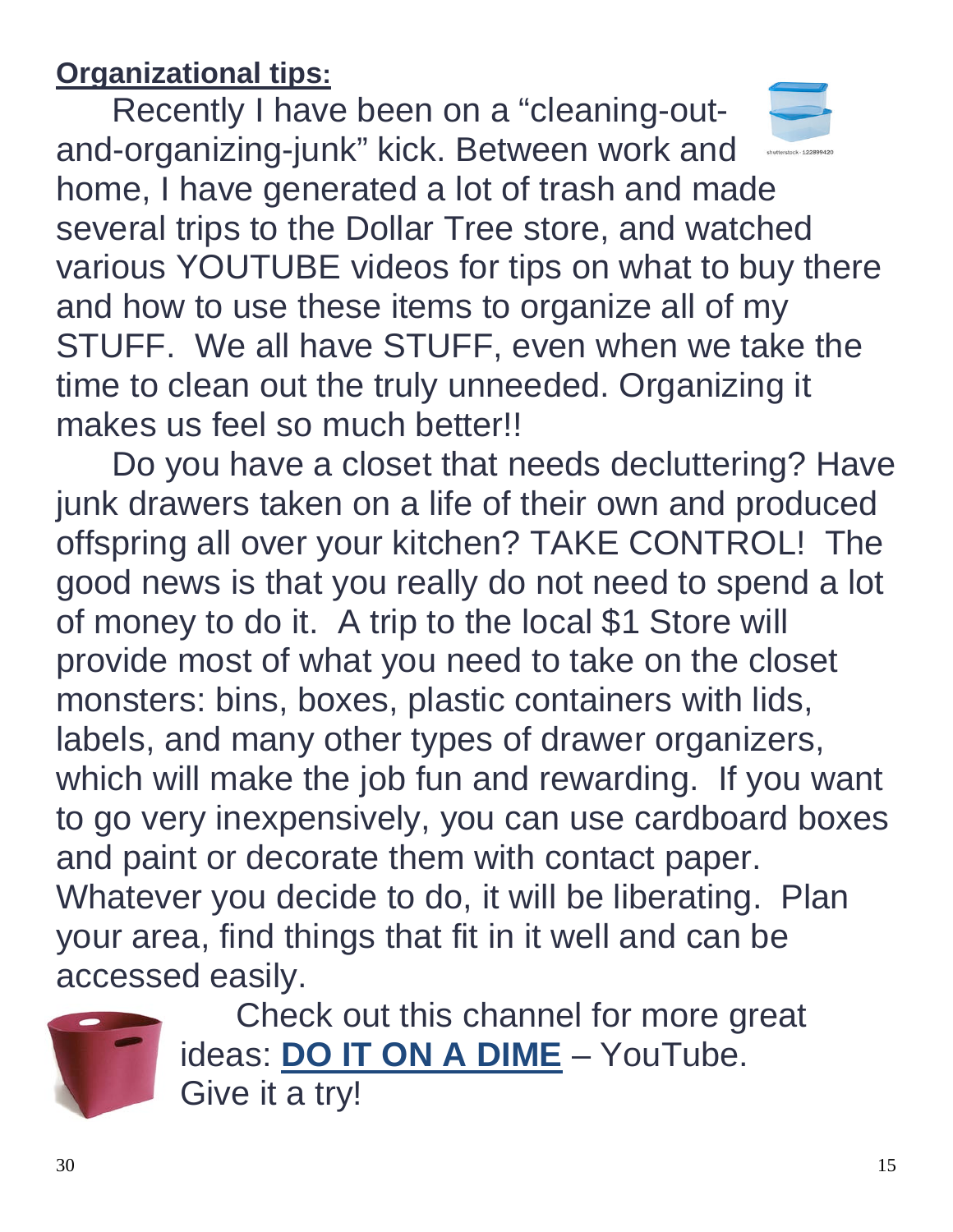#### **10 Vegetables That Are Even Healthier Than You Think**

April 18, 2017

A stern warning from the doctor about the need to [eat more produce](http://www.cheatsheet.com/life/7-tasty-ways-to-eat-more-healthy-veggies.html/) hasn't done much to improve American eating habits. In 2015, the Centers for Disease Control and Prevention reported only 8.9% of adults in the U.S. were eating the recommended amount of vegetables. Most barely make it past one serving a day. Processed convenience foods are a big part of the problem. On the other hand, the veggies themselves might play a role.

Certain greens and cruciferous vegetables have enjoyed quite a bit of popularity in recent years. Still, a person can only take so many servings of roasted cauliflower before it starts to get old. Additionally, increased demand has made a lot of produce much costlier than it once was. But who says you need to be on trend in order to eat healthy? You might be surprised by the nutrition some of the most humble produce is hiding. The next time you hit the grocery store, load up on these 10 vegetables to eat well with ease.

## **1. Carrots**



The vibrant orange hue should give you a clue as to how great this veggie is. The color indicates high levels of carotenoids, powerful compounds that research has linked to a reduced risk of some types of cancer and eye disease.

#### **2. Bok choy**



A member of the cruciferous vegetable family, bok choy doesn't get very much attention here in the States. Consider it your secret weapon because, according to Livestrong, 1 cup contains only 10 calories, but gives you a good dose of fiber and vitamins A and C. Studies

indicate eating cruciferous veggies may also help prevent certain types of cancer.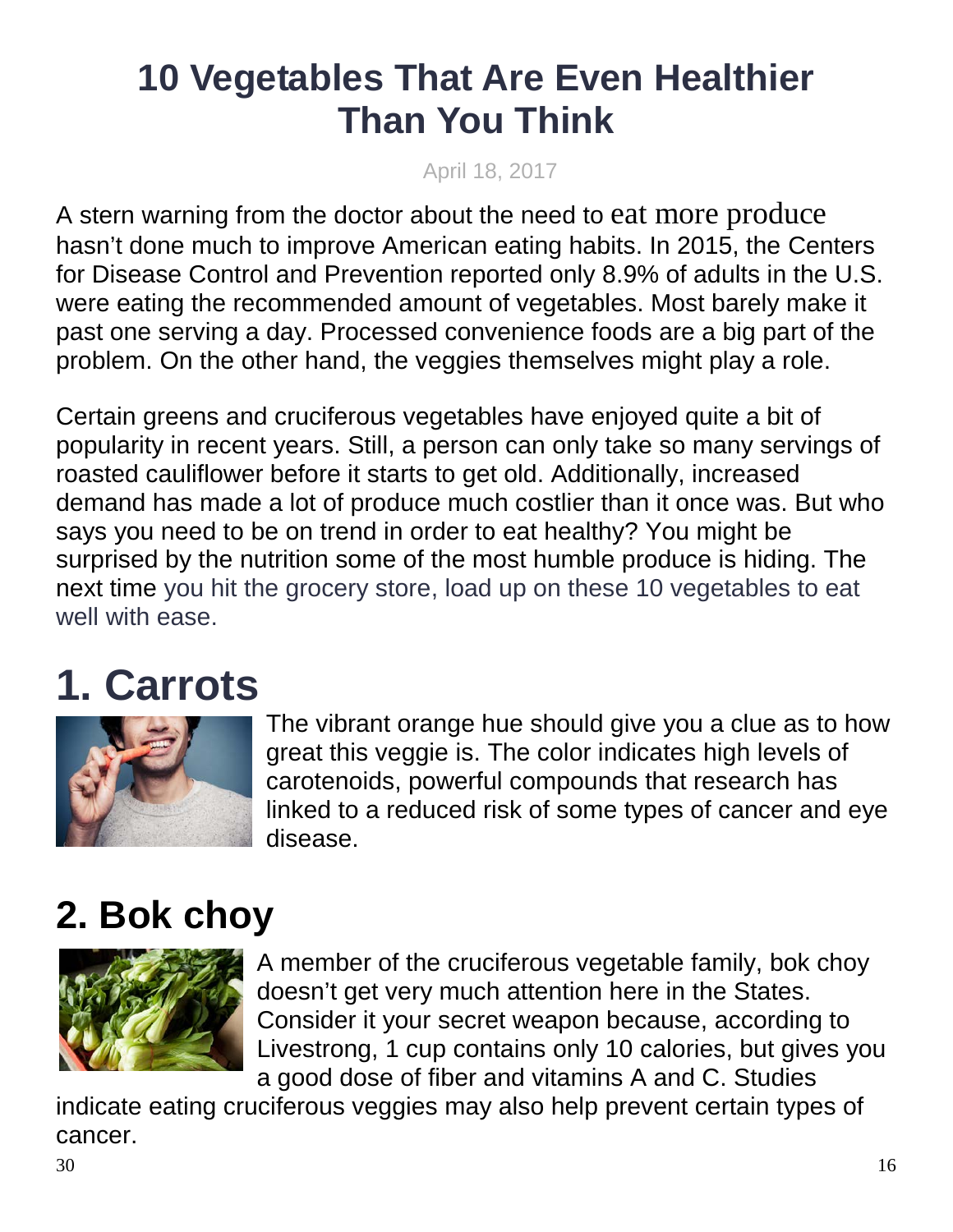#### **3. Parsley**



Parsley is sort of the forgotten herb. It's usually used as a pasta garnish while cilantro, basil, and mint steal the spotlight. You might want to start giving parsley a little more love because it's loaded with vitamins and minerals, including a decent amount of folate. This B vitamin has

long been touted as an important nutrient for pregnant women, but the benefits don't stop there.

#### **4. Onions**



Usually considered a flavoring rather than a vegetable, onions can do a world of good for your health. Consider this recent study from the British Journal of Nutrition that found regular doses of onion skin extract helped lower blood pressure for adults with hypertension. The key

player is likely quercetin, a type of antioxidant that's also found in tea and berries.

#### **5. Watercress**



Very few people buy watercress at the grocery store. When they do, it's usually just for some sort of garnish. What this green lacks in popularity, it makes up for in nutritional value. NutritionDate.com shows the calorie count is almost negligible and it's a great source of vitamins and other

nutrients, including lutein, a potent antioxidant.

#### **6. Potatoes**



When they're not fried in grease or smothered in sour cream, potatoes are nutritional powerhouses. According to Mother Nature Network, one medium potato is about 100 calories and contains plenty of vitamins C and B6, plus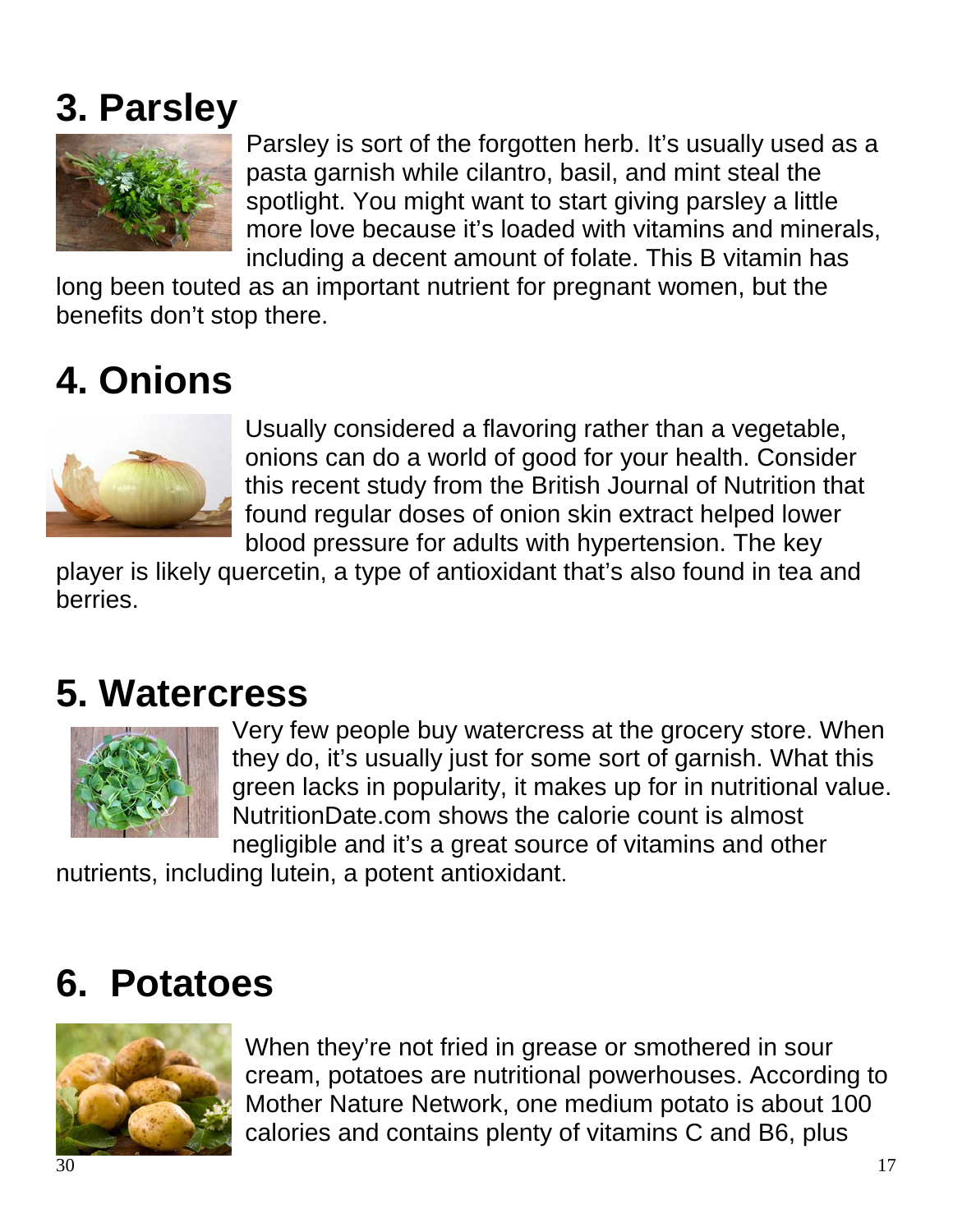more potassium than a banana. There's been some recent debate about whether or not this electrolyte can really help eliminate cramping during exercise, but the University of Maryland Medical Center said it's still important for keeping your body functioning properly.

#### **7. Frozen peas**



Think fresh is always best? Think again. When any type of produce is picked, it immediately starts losing nutritional value. Peas are particularly finicky and lose their nutrients a lot faster than sturdier vegetables. In fact, one study indicated peas any older than three days could be less

nutritious than frozen ones.

#### **8. Celery**



This crunchy veggie is a lot more nutritious than the blue cheese dressing and fried wings it usually accompanies. According to the USDA's nutrient database, 1 cup of chopped stalks is only 16 calories and provides you with a decent amount of vitamin A and folate. Most notably,

though, celery is an excellent source of vitamin K, a key nutrient for bone health.

#### **9. Cabbage**



One of the biggest bargains in the supermarket, cabbage doesn't get much attention aside from the occasional slaw. Maybe the rock-bottom price has people thinking the nutrition is also on the low side, but that couldn't be more wrong. According to Very Well, 1 cup of chopped, raw cabbage will only cost you 22 calories and you'll get a

good dose of fiber and vitamin C. Cabbage is a member of the cruciferous vegetables family, which includes kale and cauliflower. These veggies all contain substances call glucosinolates. According to the National Cancer Institute, they break down into a number of compounds that have been linked to a reduced risk of cancer.